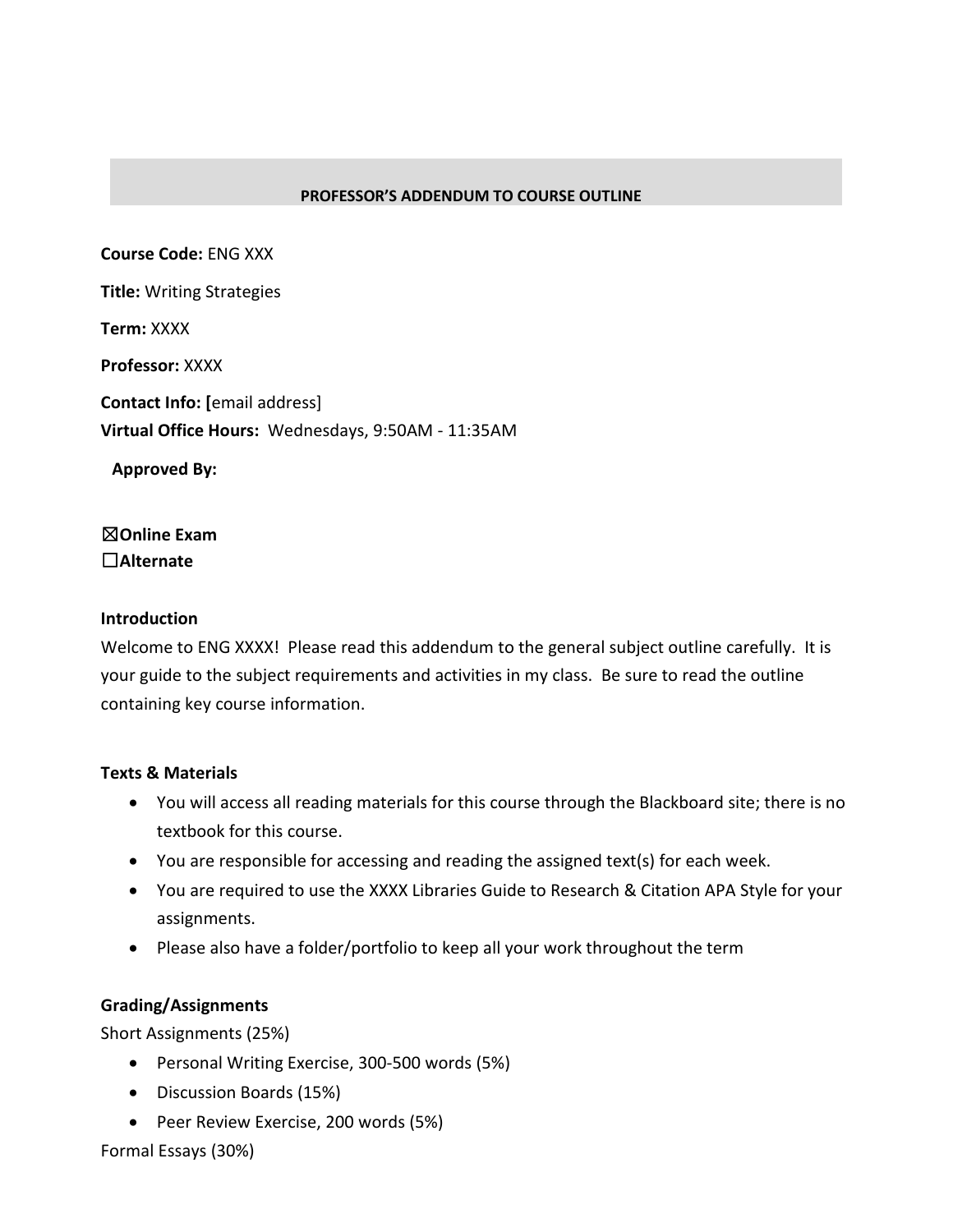- Argumentative Essay, 700-800 words (10%)
- Argumentative Essay, 700-800 words (20%)

Formal Research Paper (20%)

- Annotated Bibliography and thesis statement (5%)
- Final Research Paper, approx. 1000 words (15%)

Final Exam (25%)

# **Student/faculty online consultation**

Course information will be announced via Blackboard and email. The best way to communicate with me is during the weekly Online Office Hour on Collaborate or via email at [email address].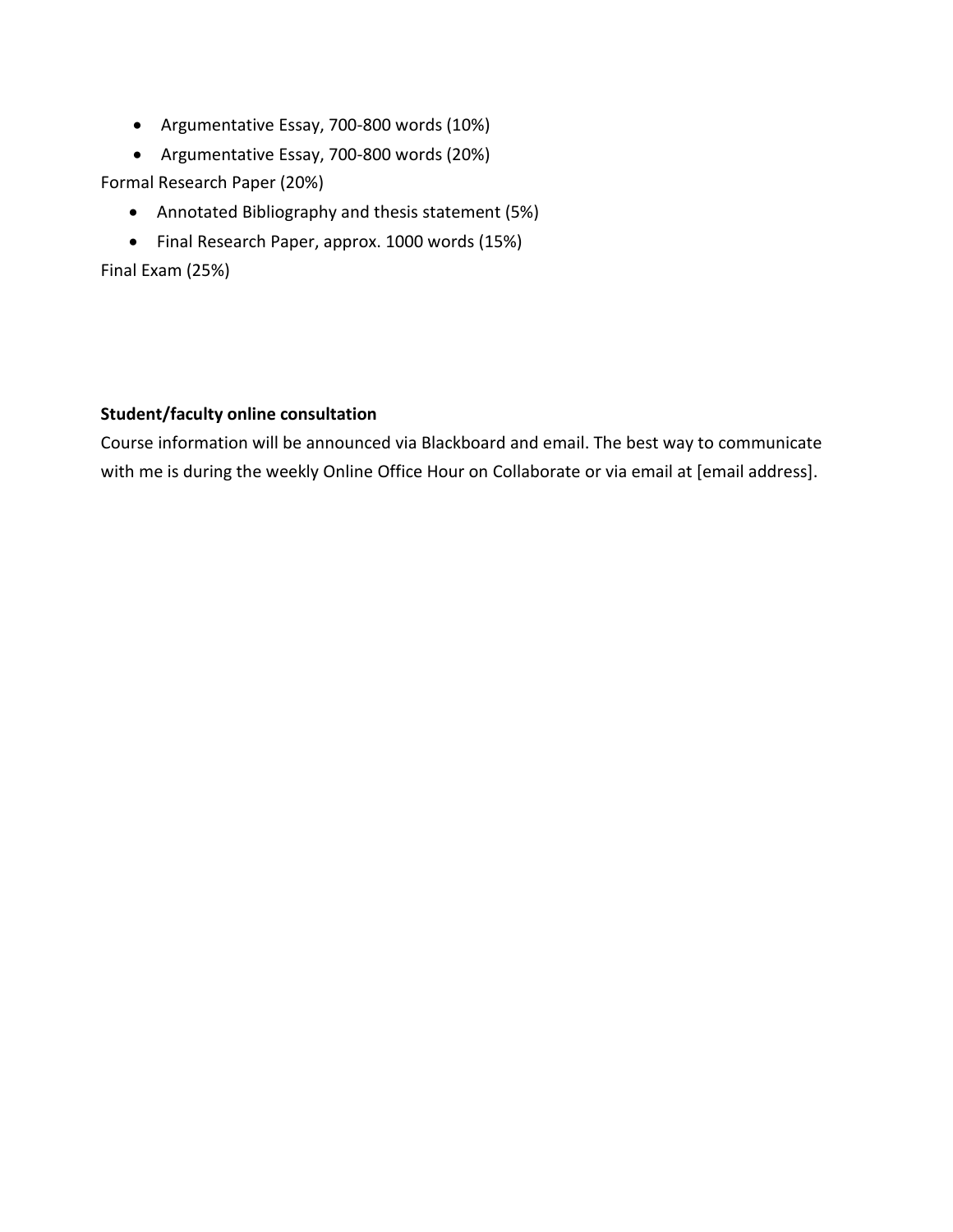# **Tentative Weekly Schedule Fall 2020**

| Week                 | <b>Topic</b>     | Reading                                                | Online Activities/                      | %   |
|----------------------|------------------|--------------------------------------------------------|-----------------------------------------|-----|
|                      |                  |                                                        | Assignment                              |     |
| $\mathbf{1}$         | Introduction     | George Carlin, "Stuff"<br>$\bullet$                    | Introductions                           | 15% |
| Sept. 14-            | The              | Kurt Vonnegut, Excerpt from "A Man<br>$\bullet$        | <b>Discussion</b>                       |     |
| 18                   | Purposes of      | Without a Country"                                     | boards                                  |     |
| Sept. 18- last       | Writing I:       | NYT article, "Why Trying New Things is So<br>$\bullet$ | (throughout the                         |     |
| day to add           | Inform,          | Hard to Do"                                            | term)                                   |     |
| courses              | Educate,         |                                                        |                                         |     |
|                      | Entertain        |                                                        |                                         |     |
| $\overline{2}$       | Purposes of      | Martin Luther King Jr., "I Have a Dream"<br>$\bullet$  | <b>Personal Writing</b>                 | 5%  |
| Sept. $21 - 25$      | Writing II:      | speech                                                 | <b>Exercise due</b>                     |     |
| Sept. 25- last       | Persuade;        | President Barak Obama speech excerpts<br>$\bullet$     |                                         |     |
| day to drop          | <b>Basics of</b> |                                                        |                                         |     |
| course and           | Rhetoric,        |                                                        |                                         |     |
| receive              | Logical          |                                                        |                                         |     |
| refund               | <b>Fallacies</b> |                                                        |                                         |     |
| 3                    | Ideas            | Nestor Rodriguez, "The Downside of<br>$\bullet$        |                                         |     |
| Sept. 28-            | (Making          | Caribbean Tourism"                                     |                                         |     |
| Oct. 2               | arguments)       | Marge Piercy, "Barbie Doll"<br>٠                       |                                         |     |
|                      |                  | NYT Review: Jon Pareles, "A December<br>$\bullet$      |                                         |     |
|                      |                  | Surprise, Without Whispers (or Leaks)"                 |                                         |     |
| 4                    | Research         | Matthew B. Crawford, "The Case for<br>$\bullet$        | <b>Writing</b>                          | 10% |
| Oct. 5 - 9           | and Writing      | Working with Your Hands"                               | <b>Assignment due</b>                   |     |
|                      | Process          |                                                        | (Argumentative<br><b>Essay, 700-800</b> |     |
|                      |                  |                                                        | words)                                  |     |
|                      |                  |                                                        |                                         |     |
| 5                    | Narrative        | Edwidge Danticat, "A Wall of Fire Rising"              |                                         |     |
| Oct. $13 - 16$       | Elements         |                                                        |                                         |     |
| <b>Oct. 12</b>       | (structure,      |                                                        |                                         |     |
| <b>Thanksgiving-</b> | form,            |                                                        |                                         |     |
| <b>College</b>       | organization     |                                                        |                                         |     |
| <b>Closed</b>        | $\prime$         |                                                        |                                         |     |
|                      | transitions)     |                                                        |                                         |     |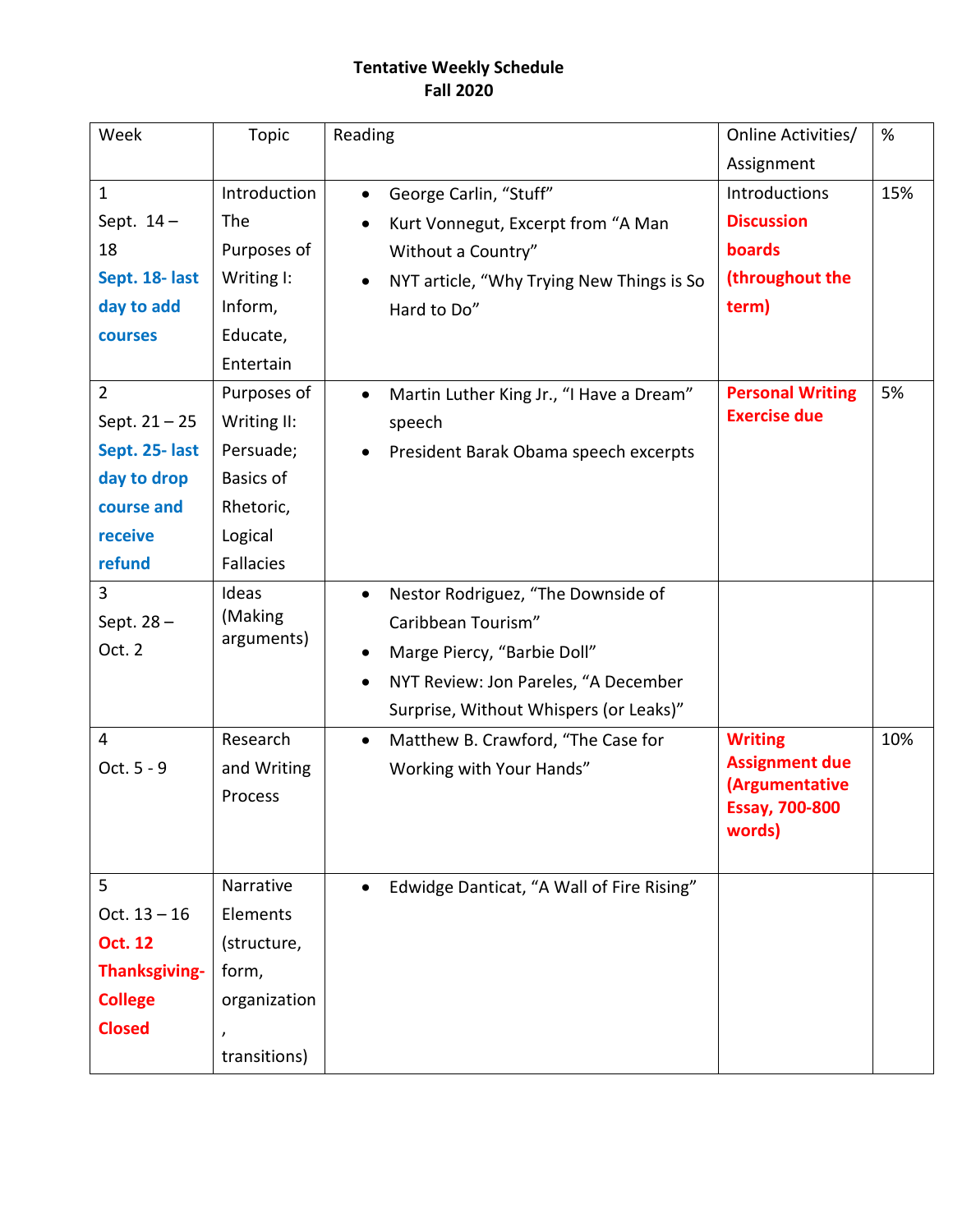| 6<br>Oct. $19 - 23$                                                                                 | Peer Review<br>and Writing<br>reflection                          | Overview of Peer Review<br>$\bullet$                                                                                                                                                       | <b>Research Paper</b><br><b>Part I: annotated</b><br>bibliography and<br>thesis statement<br>due | 5%  |
|-----------------------------------------------------------------------------------------------------|-------------------------------------------------------------------|--------------------------------------------------------------------------------------------------------------------------------------------------------------------------------------------|--------------------------------------------------------------------------------------------------|-----|
| Oct. $26 - 30$                                                                                      |                                                                   | <b>Study Week</b>                                                                                                                                                                          |                                                                                                  |     |
| $\overline{7}$<br>Nov. $2-6$                                                                        | Style<br>(Syntax,<br>voice,<br>elements of<br>style)              | Daniyal Mueenuddin, "Nawabdin<br>$\bullet$<br>Electrician"                                                                                                                                 | <b>Peer Review</b><br>exercise due                                                               | 5%  |
| 8<br>Nov. $9 - 13$                                                                                  | Ideas <sub>2</sub><br>(Metaphor,<br>simile,<br>analogy)           | Kafka, "A Hunger Artist"<br>$\bullet$                                                                                                                                                      | <b>Formal Writing</b><br><b>Assignment due</b><br>(argumentative<br>essay, 700-800<br>words)     | 20% |
| 9<br>Nov. $16 - 20$<br>Nov. 20 - Last<br>day to drop<br>course and<br>receive a<br><b>DNC</b> grade | Character<br>(Evidence<br>and<br>analysis)                        | Antonin Chekhov, "The Lady with the Pet<br>$\bullet$<br>Dog"                                                                                                                               |                                                                                                  |     |
| 10<br>Nov. $23 - 27$                                                                                | Diction,<br>Denotation,<br>and<br>Connotation<br>(Word<br>choice) | Warsan Shire, "Conversations About<br>$\bullet$<br>Home," "For Women Who are Difficult to<br>Love"<br>Seamus Heaney, "Digging"<br>$\bullet$<br>Kendrick Lamar, "How Much a Dollar<br>Cost" | <b>Research Paper</b><br>Part II due, 1000<br>words                                              | 15% |
| 11<br>Nov. $30 -$<br>Dec. 4                                                                         | Multimedia<br>Writing                                             | This American Life, "The Out Crowd"<br>$\bullet$                                                                                                                                           |                                                                                                  |     |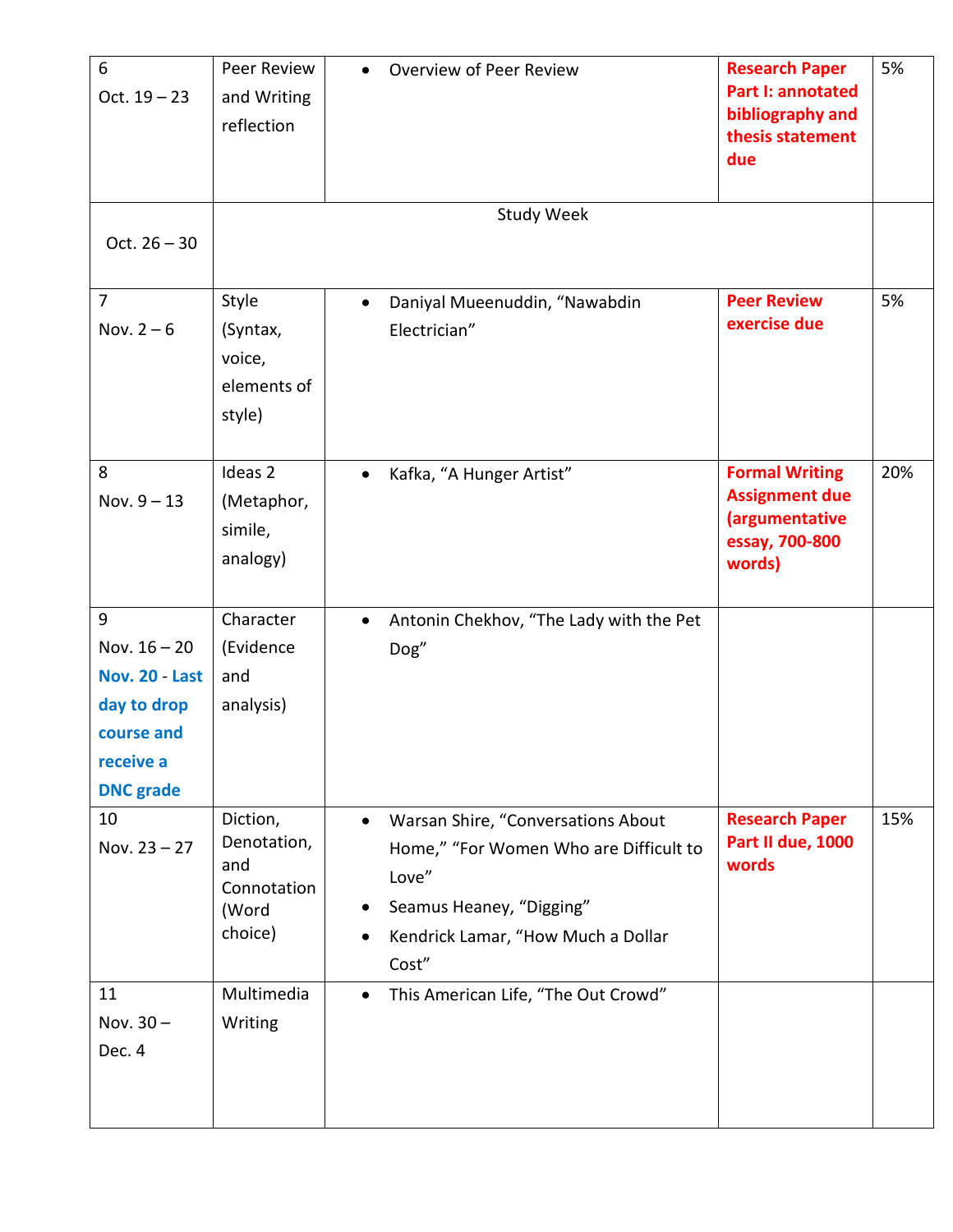| 12              | <b>Final Exam</b> | <b>Final Exam</b> | 25% |
|-----------------|-------------------|-------------------|-----|
| Dec. $7 - 11$   |                   |                   |     |
| <b>Semester</b> |                   |                   |     |
| Ends Dec 11     |                   |                   |     |
|                 |                   |                   |     |

**Please Retain this Document for Future Educational and/or Employment Use**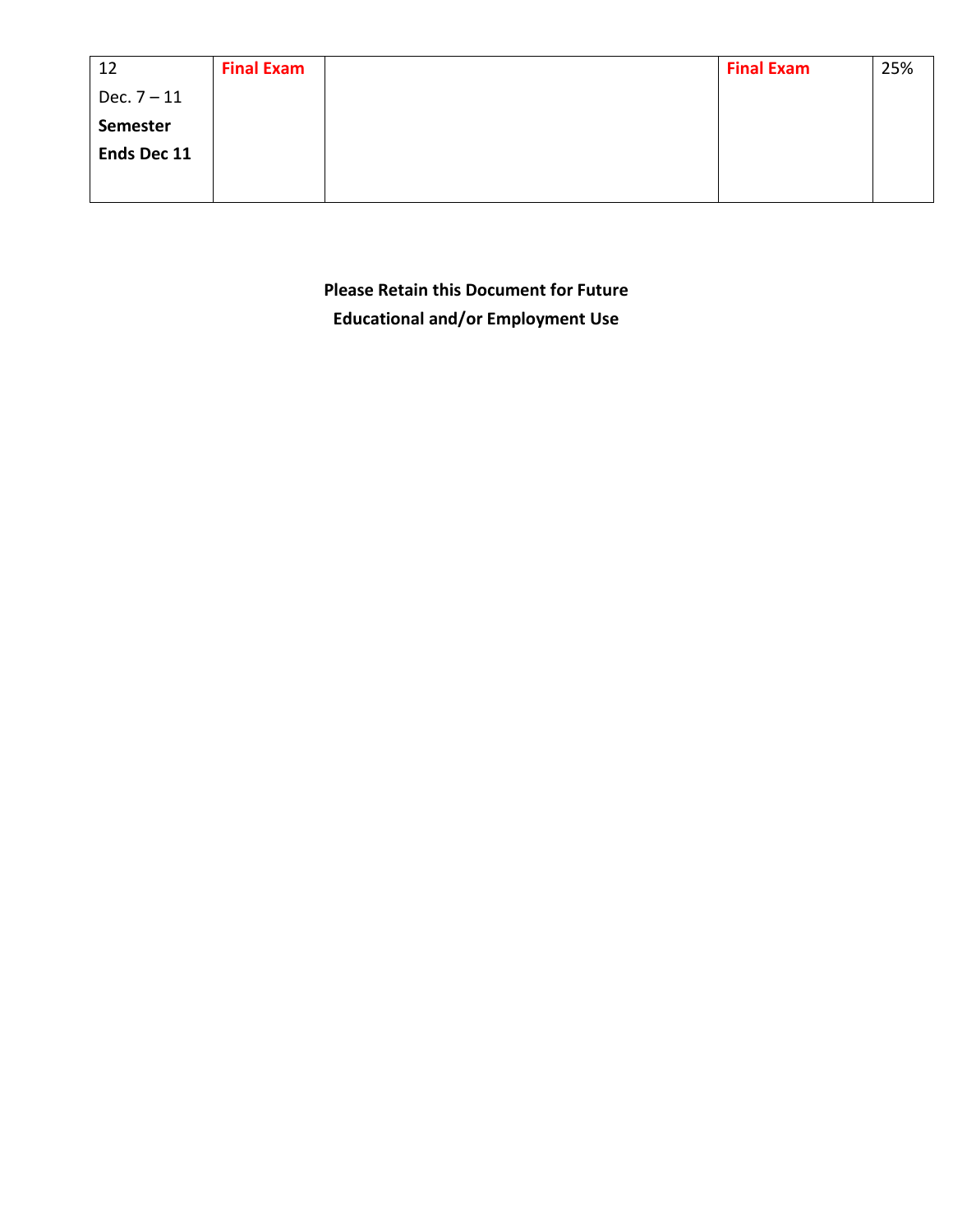# **Promotion Policy**

## **Evaluation of Work**

Evaluation is based on correct language usage, organization and mastery of the subject at a post-secondary level. Students are expected to learn professional standards of performance in the subject areas, and tests and assignments will be graded on that basis.

To be successful in this subject, you must complete all course work as specified and achieve an overall grade of D (50%) or more.

## **Grading Policy**

| $A+$           | 90% to 100%            |  |  |  |
|----------------|------------------------|--|--|--|
| A              | 80% to 89%             |  |  |  |
| $B+$           | 75% to 79%             |  |  |  |
| B              | 70% to 74%             |  |  |  |
| $C+$           | 65% to 69%             |  |  |  |
| $\overline{C}$ | 60% to 64%             |  |  |  |
| D+             | 55% to 59%             |  |  |  |
| D              | 50% to 54%             |  |  |  |
| F              | 0% to 49% (Not a Pass) |  |  |  |
| <b>OR</b>      |                        |  |  |  |
| <b>EXC</b>     | Excellent              |  |  |  |
| SAT            | Satisfactory           |  |  |  |
| <b>UNSAT</b>   | Unsatisfactory         |  |  |  |

## **Missed Tests / Presentations / In-Class Assignments**

Students who miss scheduled tests, presentations or in-class assignments will receive a grade of zero. If there are valid reasons for missing the test, presentation or in-class assignment, the studentMUST:

a) Contact the professor or student advisor either by phone or by email prior to the start time of the test, presentation or in-class assignment and b) By the next class, present the professor with appropriate documentation. At the professor's discretion, a make-up test/in-class assignment or new date for the presentation may be granted or the value of the test may be added to a subsequent test or final exam. In courses where the grading scheme does not include the lowest test mark, this missed test policy does not apply.